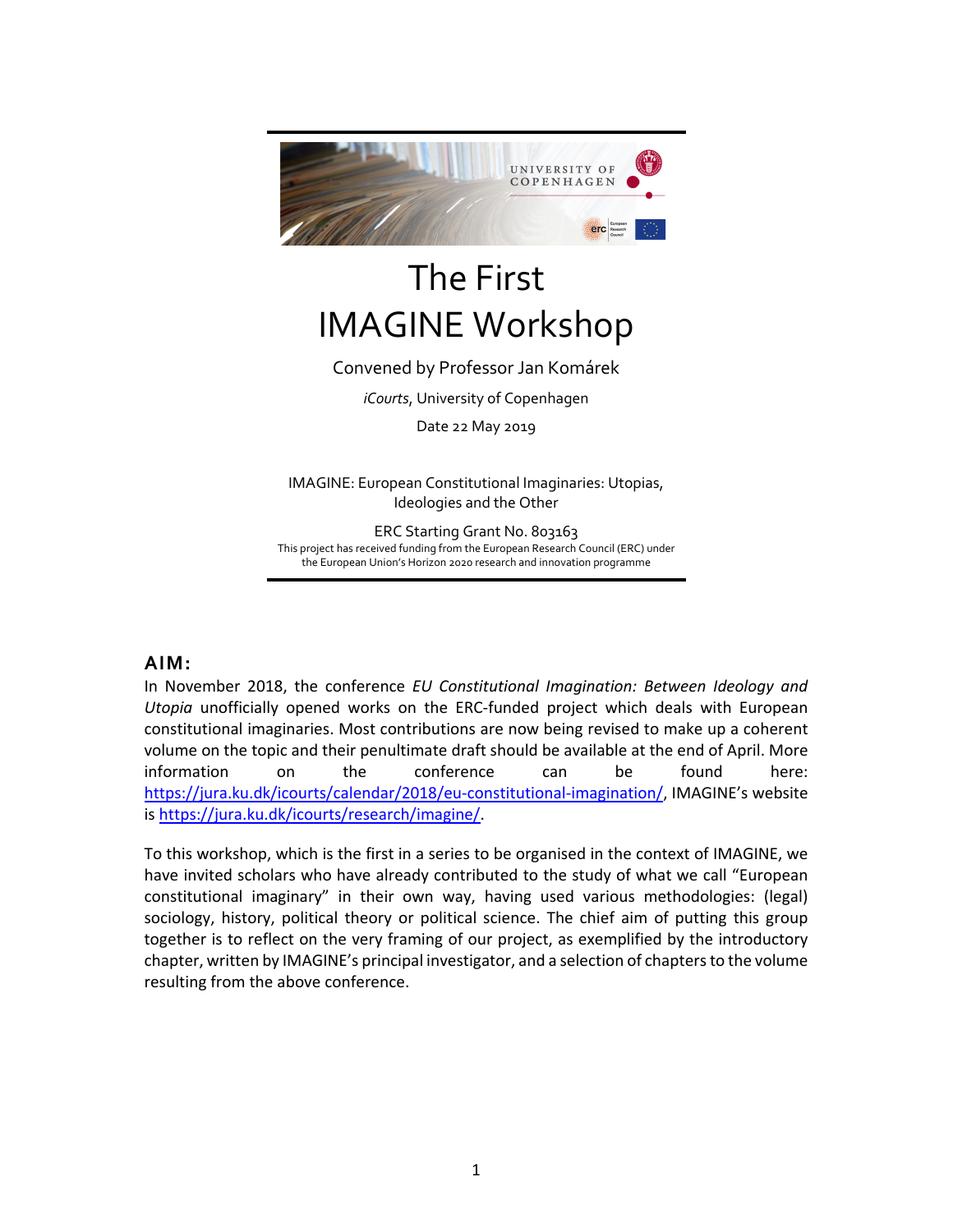## **PROGRAMME:**

21 May, 19:00: workshop dinner for those already in town – Restaurant FAMO CARNE, Gl. Kongevej 51

22 May, iLab Room 6B.4.66, Faculty of Law, University of Copenhagen, Njalsgade 76, Copenhagen:

- 8:30‐9:00 Coffee and small breakfast
- 9:00‐9:20 Introduction to the workshop by the convenor

9:20‐10:50 FIRST PANEL (for the details of each speaker and paper, please see below)

**EU Law's Swan‐Song ? Europe's Constitutionalist Moment in the Great Tournament of Social Sciences** by Antoine Vauchez

**Re‐Imagining the Narratives of European Integration** by Matej Avbelj

**The Imaginary and the Unconscious: Towards an Ideology Critique of European Constitutionalism** by Amnon Lev

10:50‐11:20 Coffee break

11:20‐12:50 SECOND PANEL

**The Contested Utopia of U.S. Constitutionalism and the Lost Ideology of Racial Capitalism** by Fernanda Nicola and Jeff Miller

**The Magic of the C‐Word: Eric Stein's Many Constitutionalisms in Context** by Alexandra Kemmerer

12:50‐13:50 Lunch

13:50‐15:20 THIRD PANEL

**Metabolic Constitutions and Constitutional Imaginaries** by Peter Lindseth

**The role of transformative constitutionalism in the context of EU integration** by Jo Murkens

15:20‐15:50 Closing remarks by the convenor; publication plans

#### **PARTICIPANTS AND ABSTRACTS:**

1. **Re‐Imagining the Narratives of European Integration** by Matej Avbelj (Graduate School of Government and European Studies, Nova Gorica) – the author of, among other things, *The European Union under Transnational Law: A Pluralist Appraisal* (Hart 2018)

From Jan: Matej will revisit his old work (which very much inspired my own work), on the narratives of European integration. A very useful background can be found in his 'The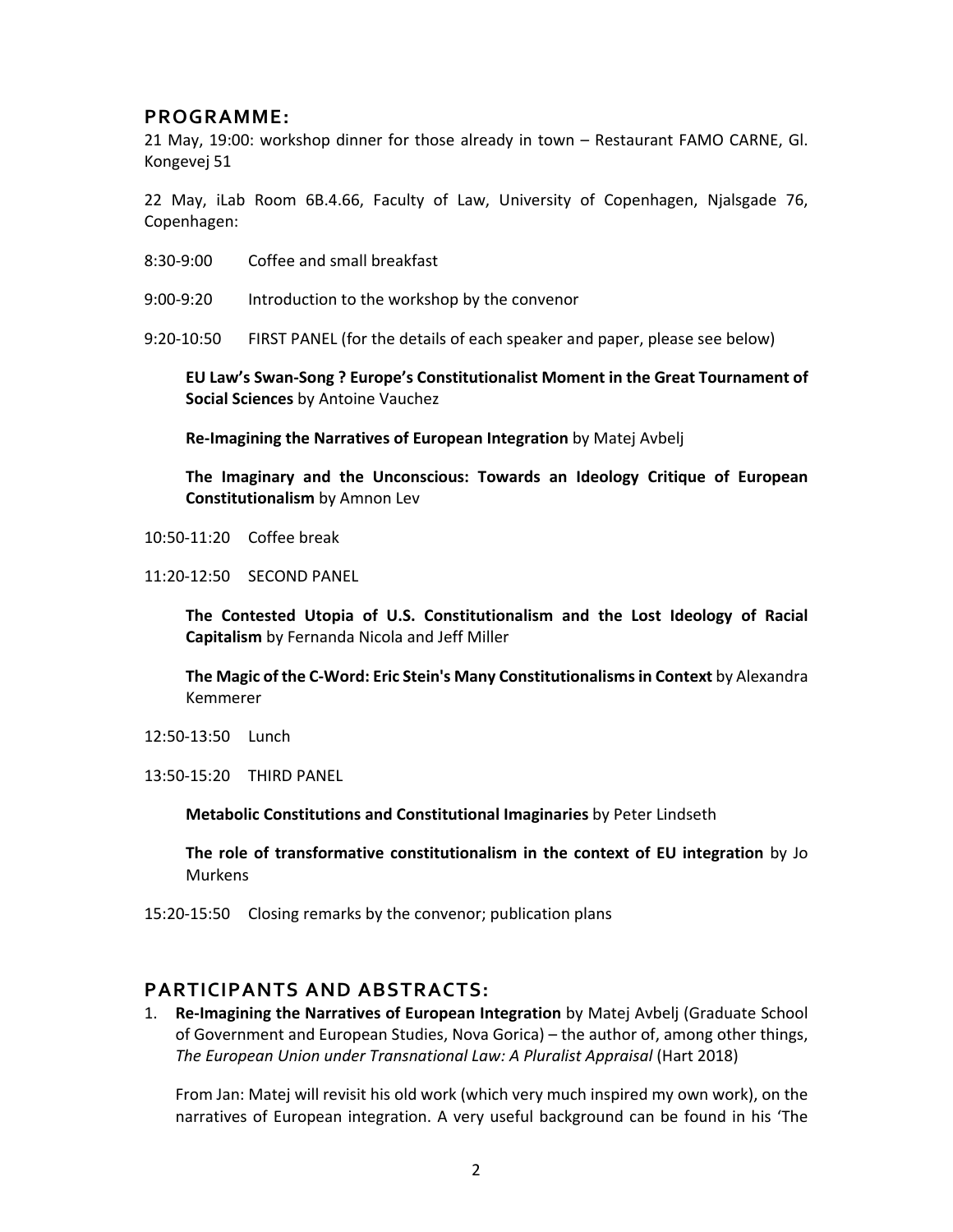Pitfalls of (Comparative) Constitutionalism for European Integration', Eric Stein Working Paper No. 1/2008 (https://ssrn.com/abstract=1334216):

*The purpose of this paper, in contrast to the mainstream EU scholarship, is to expose the other, much less studied and potentially darker side of the EU constitutionalism. It therefore asks a question about the constitutional pitfalls for European integration. Relying on a social constructionist approach following which the current state of EU legal affairs is a product of the dominant constitutional narrative, it examines whether and to what an extent constitutionalism as a dominant narrative is itself a source at least of some of the problems that haunt the integration. The paper thus proceeds on a hypothesis that if practices of integration do not deliver as they should, this must be due to the guidance of the dominant narrative. For any practice that is based on the wrong narrative can not be but self‐defeating. To prove this hypothesis the contours of the dominant constitutional narrative will be examined first. It will be explored how the integration appears in the light of the constitutional narrative and why and where the constitutional narrative has emerged from. The answers to these questions will subsequently reveal the central, unique and peculiar role that comparative constitutionalism has played in the emergence of the EU constitutional narrative. It will be demonstrated and explained how and why a constitutive dependence of the EU constitutional narrative on a very specific comparative constitutional experience actually created two at present major legal and political problems of integration. Finally, by the way of conclusion, the paper will assess why and whether the present EU constitutional narrative, in spite of its numerous drawbacks, should and could be reformed so that the very idea of European constitutionalism could be salvaged and that integration could continue its constitutional journey, albeit following a different track.* 

2. **Metabolic Constitutions and Constitutional Imaginaries** by Peter Lindseth (University of Connecticut), the author of, among other things, *Power and Legitimacy: Reconciling Europe and the Nation‐State* (OUP 2010)

*By way of background, this talk will elaborate on the claim I've developed, inter alia, in "The Perils of 'As If' European Constitutionalism" (2016), "Between the 'Real' and the 'Right': Explorations Along the Institutional‐Constitutional Frontier" (2017), "The Metabolic Constitution and the Nature of EU Legal Pluralism" (2018), and "The Democratic Disconnect, the Power‐Legitimacy Nexus, and the Future of EU Governance" (2019).* 

*To summarize, my claim is that distinction between a genuine constitution and a mere imaginary ('as if' constitutionalism) derives from whether the polity possesses the capacity to extract and redirect ('mobilize') human and fiscal resources in a legitimate and compulsory fashion. Legitimate compulsory mobilization is the crucial element in the political metabolism of a community, converting social and economic resources into work for public ends. This 'metabolic' function is the essential element of any genuinely 'constituted' public authority. Other types of legal regimes (e.g., of a supranational 'administrative' character like the EU) might impose constraints on the exercise of public power. But we must recognize that the constraint on power is merely a necessary but not a sufficient feature of a constitution or of constitutionalism more broadly. If a type of law (like EU law) merely constrains but does not 'constitute' power in this metabolic sense, it*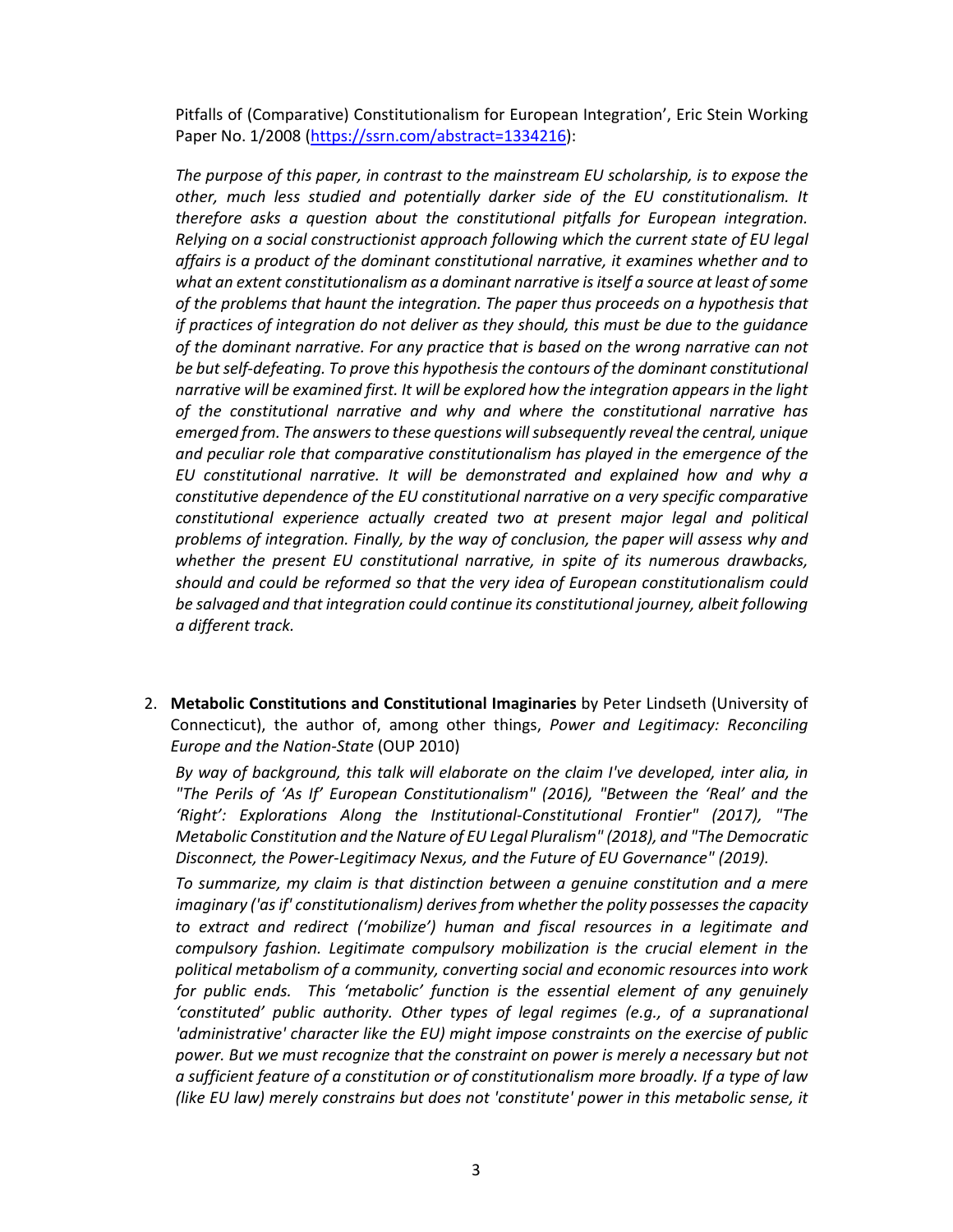*is not genuinely constitutional, no matter how much lawyers, judges, and legal scholars might wish it were so.* 

3. **The Imaginary and the Unconscious: Towards an Ideology Critique of European Constitutionalism** by Amnon Lev (Faculty of Law, University of Copenhagen), the author of, among other things *Sovereignty and Liberty: A Study of the Foundations of Power* (Routledge 2014)

*The paper deals with the methodological challenges that an ideology critique of European constitutionalism faces. It looks at how the social imaginary operates as a tool of interpretation, with a view to determining the ways in which it inclines theory and what limits it imposes on interpretation. In the second part, it examines the functions that the idea of Europe served in public law theory. I argue that there is a stock of ideas or theorems about state interaction that cluster around the idea of Europe, and condition how we think about the social and institutional reality it maps onto. The third part proposes a mapping of the space(s) of* ideology critique*, on the understanding that this space is where* our forms of interpretation *intersect with the* materiality of the ideas *that are available to us.* 

4. **The Contested Utopia of U.S. Constitutionalism and the Lost Ideology of Racial Capitalism** by Fernanda Nicola (Washington College of Law, American University), the co‐ editor and author of, among other things, *EU Law Stories: Contextual and Critical Histories of European Jurisprudence* (CUP 2017) to present with Jeff Miller, PhD candidate, European University Institute, Florence

*Our paper focuses on the reception of US constitutionalism in European legal scholarship. In particular, we explore how the writings of Eric Stein and Joseph H. Weiler, during three decades starting around the 1980s to 2008, profoundly influenced the constitutional paradigm in European Community and European Union law. Our chapter offers a different insight into the reception of US constitutionalism through the work of these two prominent scholars, whose European constitutional approach is coming under scrutiny by historians and lawyers alike. Since the 1980s, for over two decades, Stein and Weiler strategically used a selective conception of US constitutionalism to support their vision of a federal constitutional Union with a strong Supreme Court. In doing so, they attributed to US constitutionalism a utopian role and to its Supreme Court a neutral and quasi‐mythical character. Today, Jan Komárek's work criticizes the EU for its preoccupation with achieving a US‐inspired constitutionalism, which he characterizes as a static set of free market and individual rights guarantees. All three European constitutional scholars, Stein, Weiler, and Komárek, use the EU‐US constitutional comparison to advance their own projects. And in doing so, they underemphasize the extent to which the history of American constitutionalism shows how contested and unsettled ideologies undergirded racial capitalism and civil rights struggles. Just like its US counterpart, the European constitutional utopia cannot shy away from state resistances, populist revivals and its colonial past re‐emerging through immigration, trade and religious conflicts. Only by casting light on the contested and bracketed European ideologies, including state rights and racial capitalism, can the project continue towards an inclusive and democratic constitutional settlement.*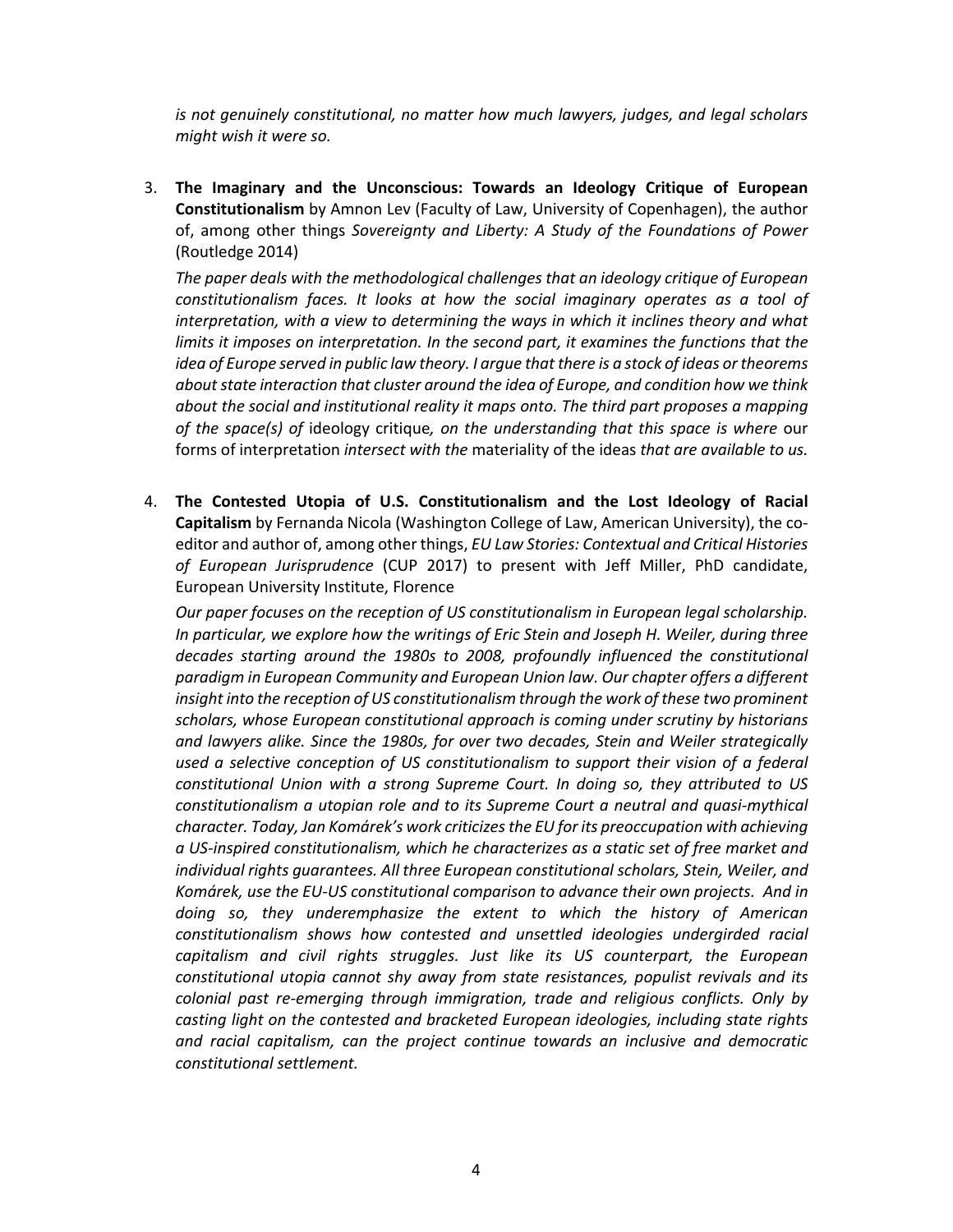5. **The Magic of the C‐Word: Eric Stein's Many Constitutionalisms in Context** by Alexandra Kemmerer (Max Planck Institute for Comparative Public Law and International Law), the author of, among other things, intellectual biography of Eric Stein (forthcoming)

*In his writings and reflections in European legal and political integration, Eric Stein drew from his encounters with a heterodox variety of constitutional trajectories: Czech liberal‐ democratic constitutionalism à la Tomáš Garrigue Masaryk, US constitutionalism, post‐ 1945 global‐internationalist constitutionalisms, various European constitutional traditions (in particular German and Italian), inter alia.* 

*From a transnationalist perspective that had been decisively influenced by the writings and practice of Phil Jessup and by US international law discourse, Stein developed a pluralist constitutional vision that might sometimes be hidden behind strategic uses of bold transatlantic comparisons, but holds utopian potential for a European project in crisis.* 

6. **The role of transformative constitutionalism in the context of EU integration** by Jo Murkens (London School of Economics and Political Science), the author of, among other things, *From Empire to Union: Conceptions of German Constitutional Law since 1871* (OUP 2013)

*TC touches on the vast literature of the EU as a 'transitional' polity as opposed to a loose union of democratic states or a European federal state (Union‐as‐a‐state).* 

*Its characteristics are the presence of distinct political demoi progressively opening to each other, and a preference for sharing, pooling, enmeshing policy, without harmonising/unifying.* 

*The problem with the transitional literature is that it asks whether the EU is or could be a state; or whether it could be the object of reference of a constitution; or whether it has a demos or whether it needs one.* 

*By contrast, TC examines the constitutional assumptions and approaches that befit the EU. What kind of a constitution can provide clarity over institutions, law‐making procedures, division of competences as well as honour its function of integrating a large and varying number of Member States, which requires leniency. Irrespective of its form, the EU can learn from the post‐colonial literature on transformative constitutions, which attempts to harness continuity and change.* 

7. **EU Law's Swan‐Song ? Europe's Constitutionalist Moment in the Great Tournament of Social Sciences** by Antoine Vauchez (Centre européen de sociologie et de science politique (Université Paris 1‐Sorbonne / CNRS), the author of, among other things, *Brokering Europe: Euro‐Lawyers and the Making of a Transnational Polity* (CUP 2015)

*Rather than considering EU law scholarship in isolation, I suggest to bring it back both in the general context of EU social sciences (that is in the many scholarly contests over the definition of Europe's raison d'être, underlying logic, and future) and in the general context of EU polity (that is in the variegated set of political opportunities and venues open for expertise). I argue that EU constitutionalism and EU constitutionalist projects of the 1990s‐ early 2000s (their content, their scope as much as their saliency at the time) need to be*